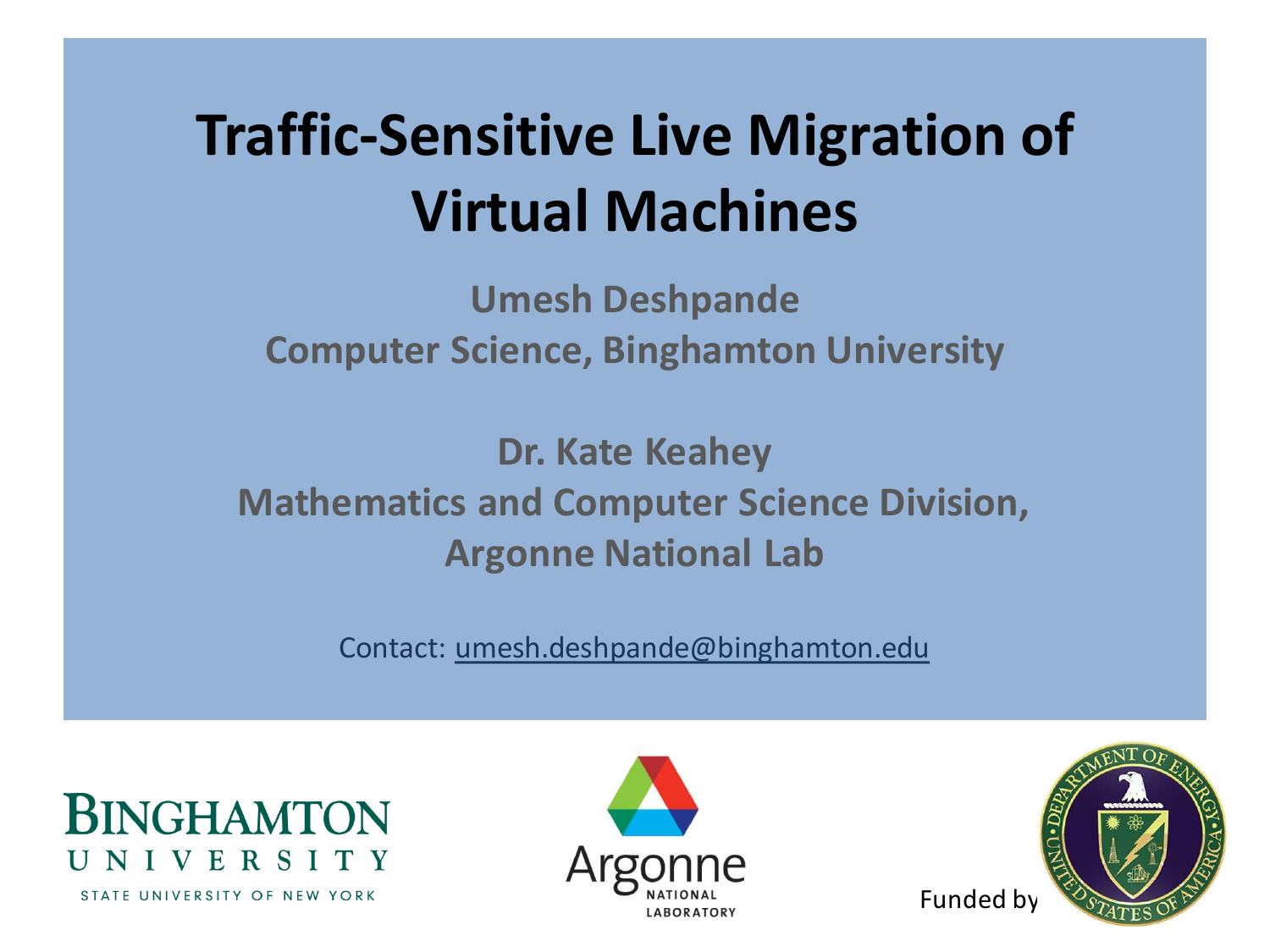# Background: Live VM Migration

- Migration of a running Virtual Machine between hosts
- Transfer









**Pre-copy** live VM migration



**Post-copy** live VM Migration

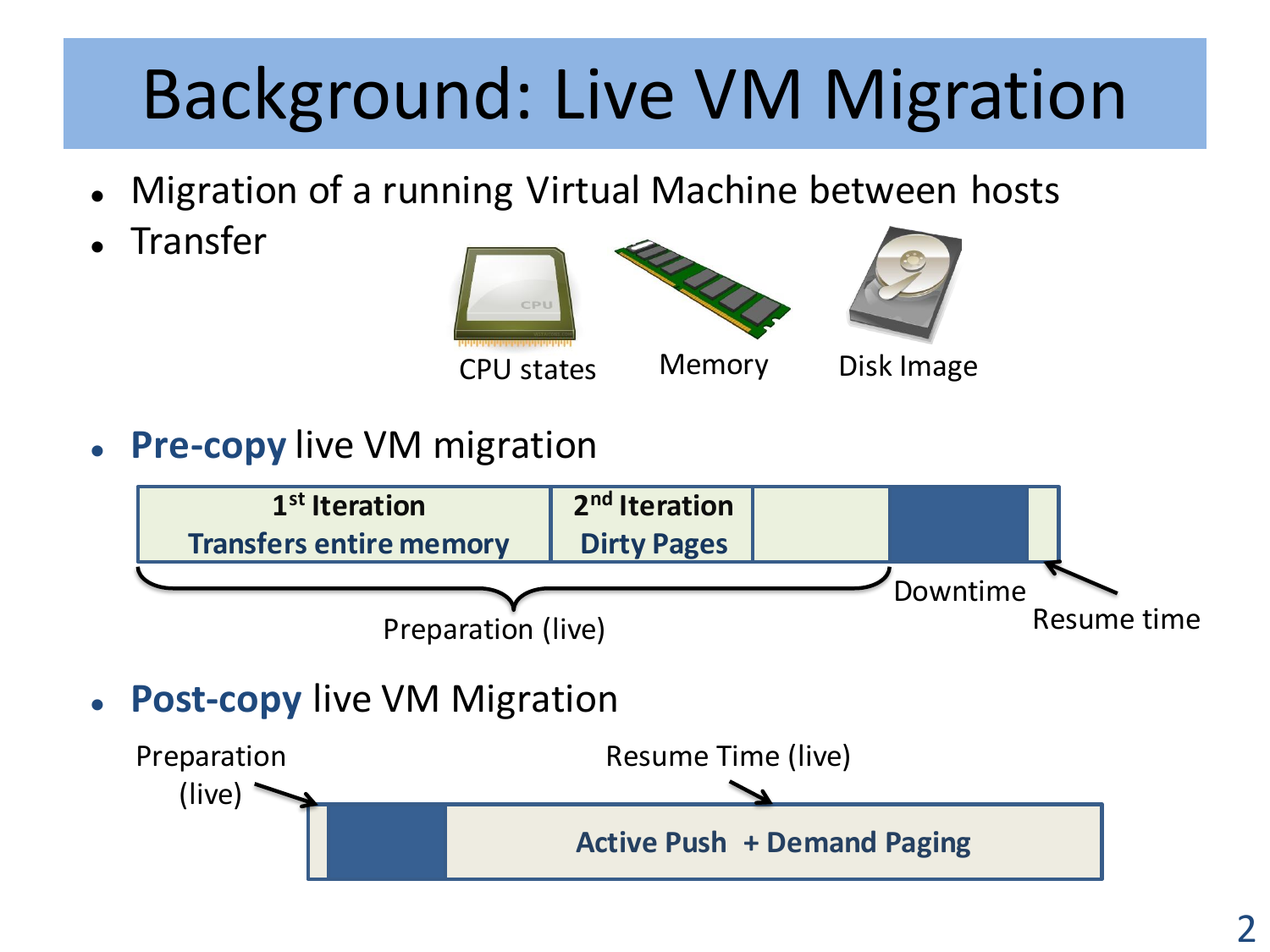### Motivation: Migration of VMs

- Shutting down rack for cluster maintenance
- Imminent failures
- Power Saving

**VM4 VM5**

**VM6**

**Source Rack**

**VM2 VM3**

**VM1**

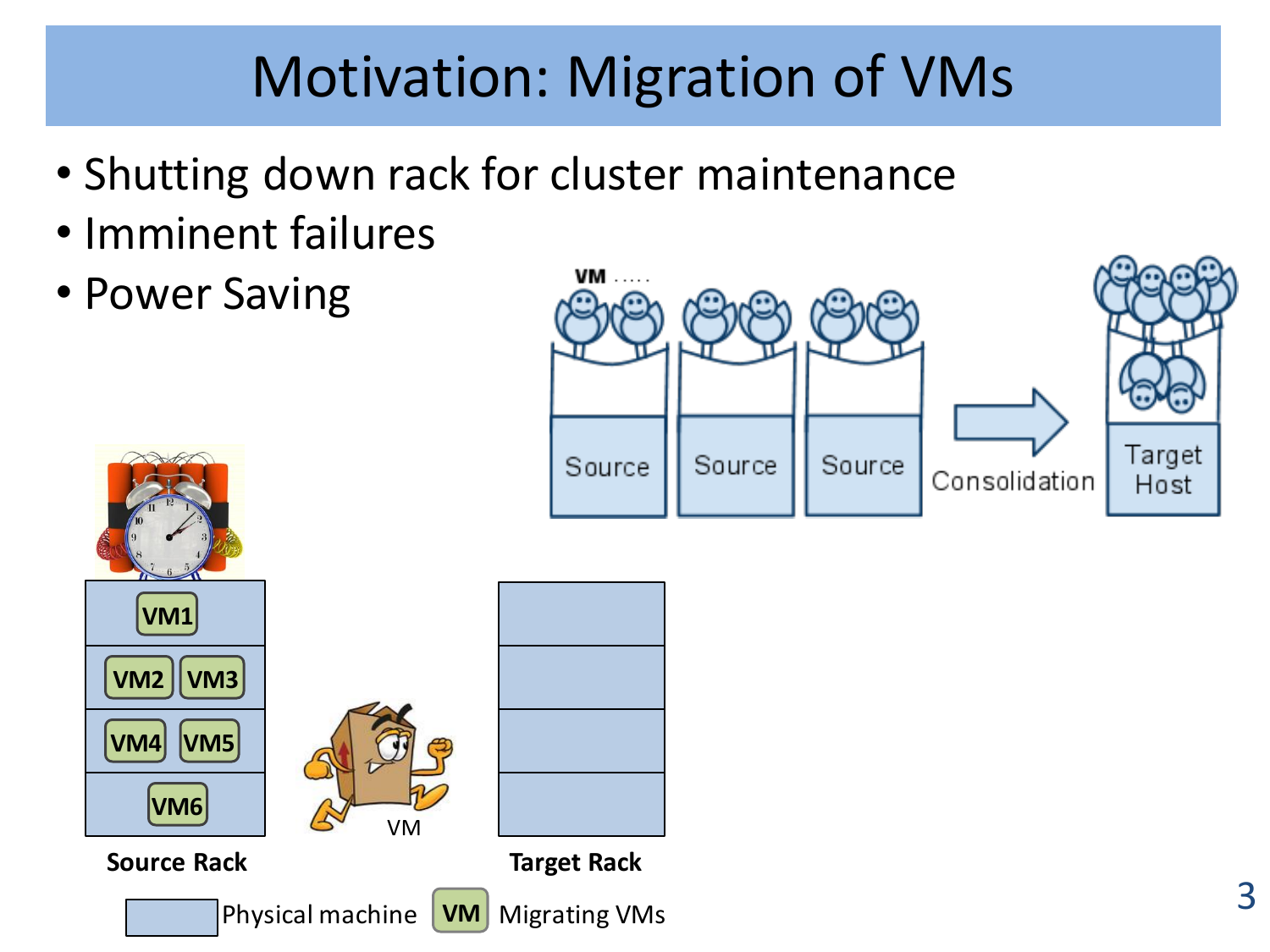# Problem

- Migration of Network-bound VMs
	- Transfer of Gigabytes of memory
	- Contention between VM application and migration traffic at the NICs



**Migration VM traffic traffic**

- Contention depends upon direction of traffic
	- Flows in the same direction **compete**
	- Flows in opposite direction **complement**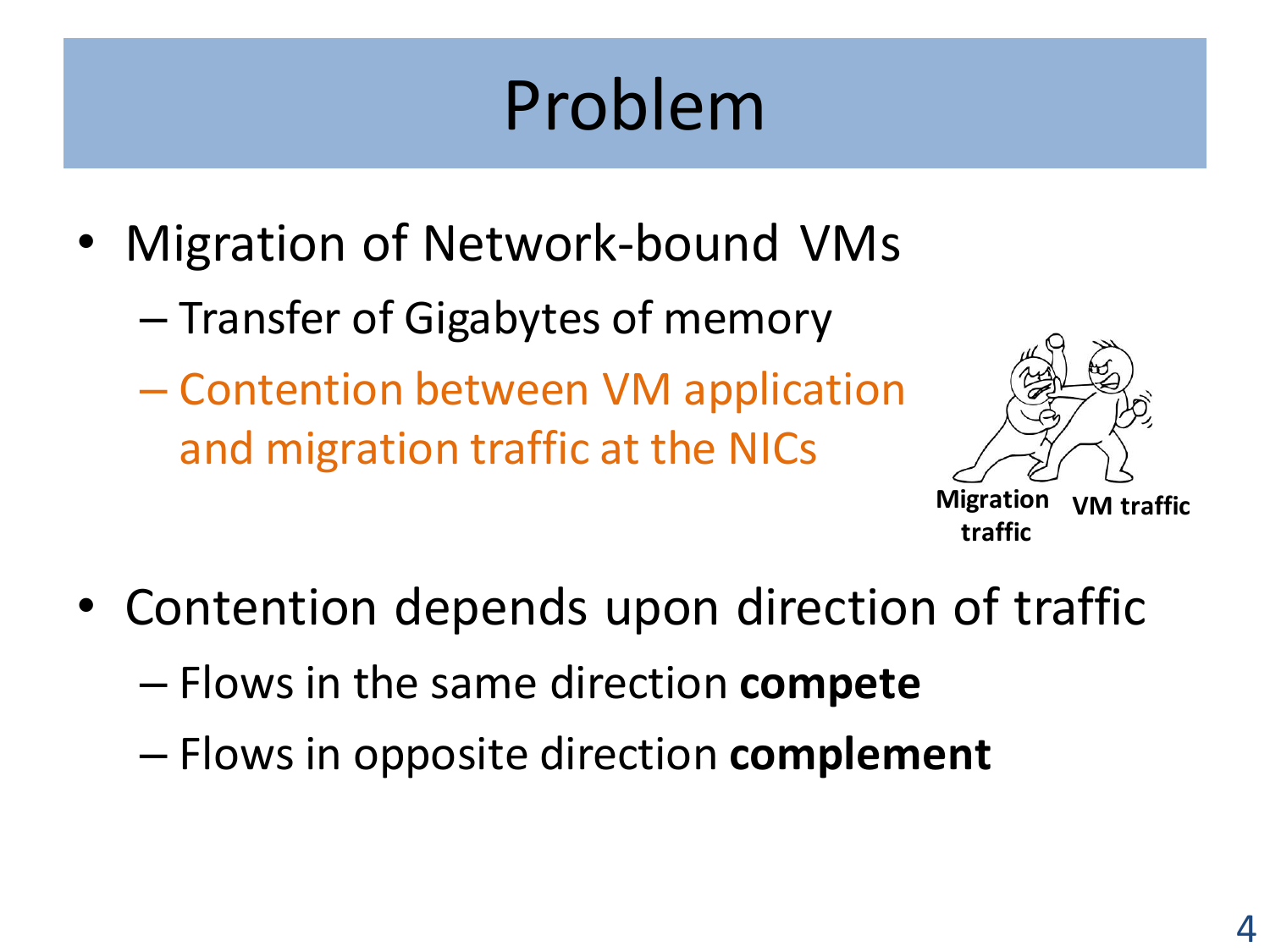# Problem

- Migration traffic competes with
	- **Pre-copy:** Outbound VM application traffic at source
	- **Post-copy:** Inbound VM application traffic at destination



- Effect of contention
	- **Prolongs Migration**
	- **Degrades VM applications**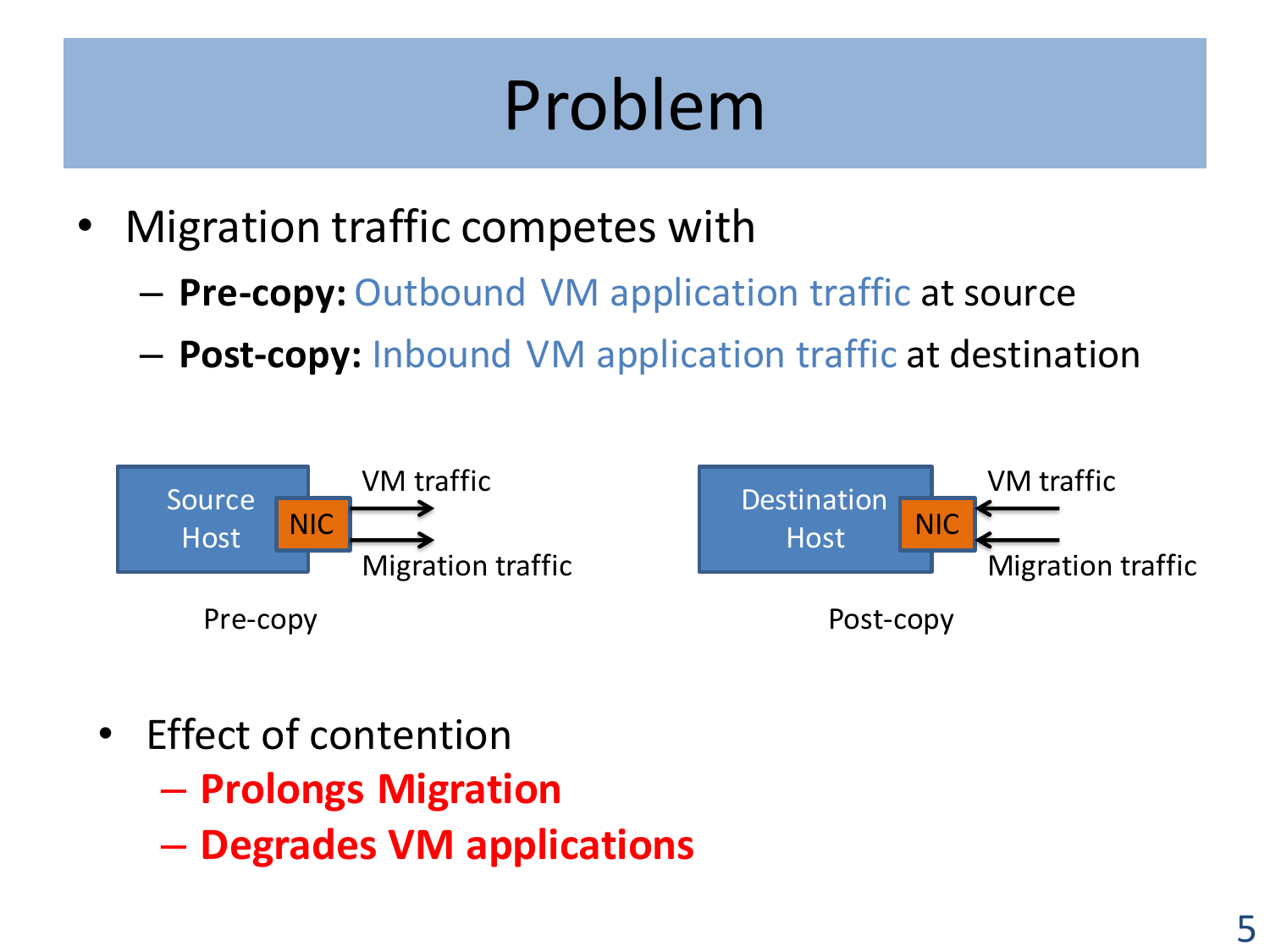### Problem

• Contention during migration depends upon • VM's predominant traffic direction • VM migration technique selected

- Effect of contention
	- **Prolongs Migration**
	- **Degrades VM applications**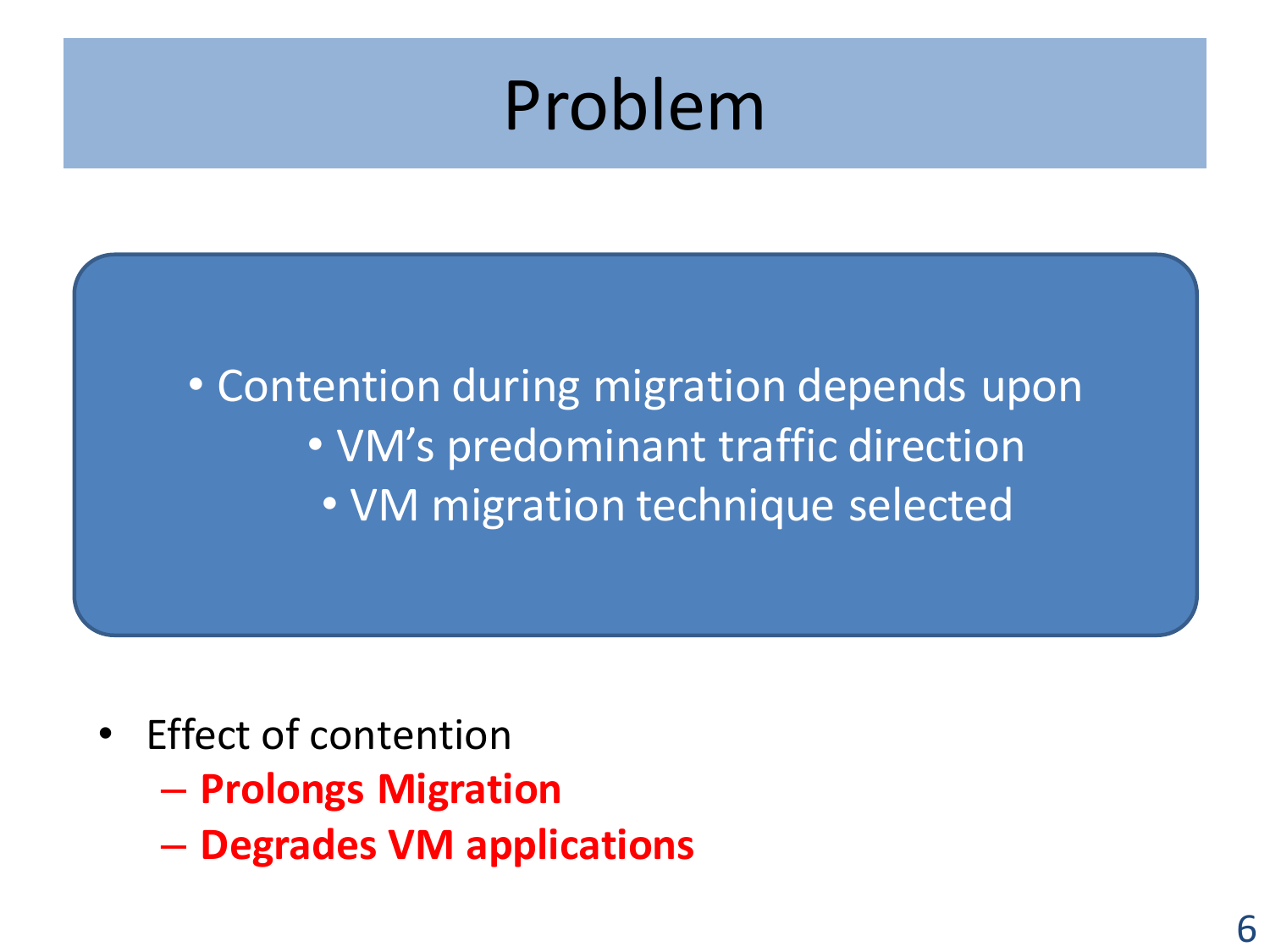## Solution: Traffic-sensitive migration

• **Goal:** Reduce contention at migration endpoints for migration of co-located VMs

- Select migration technique for each VM
	- Direction of most VM traffic complements the direction of migration traffic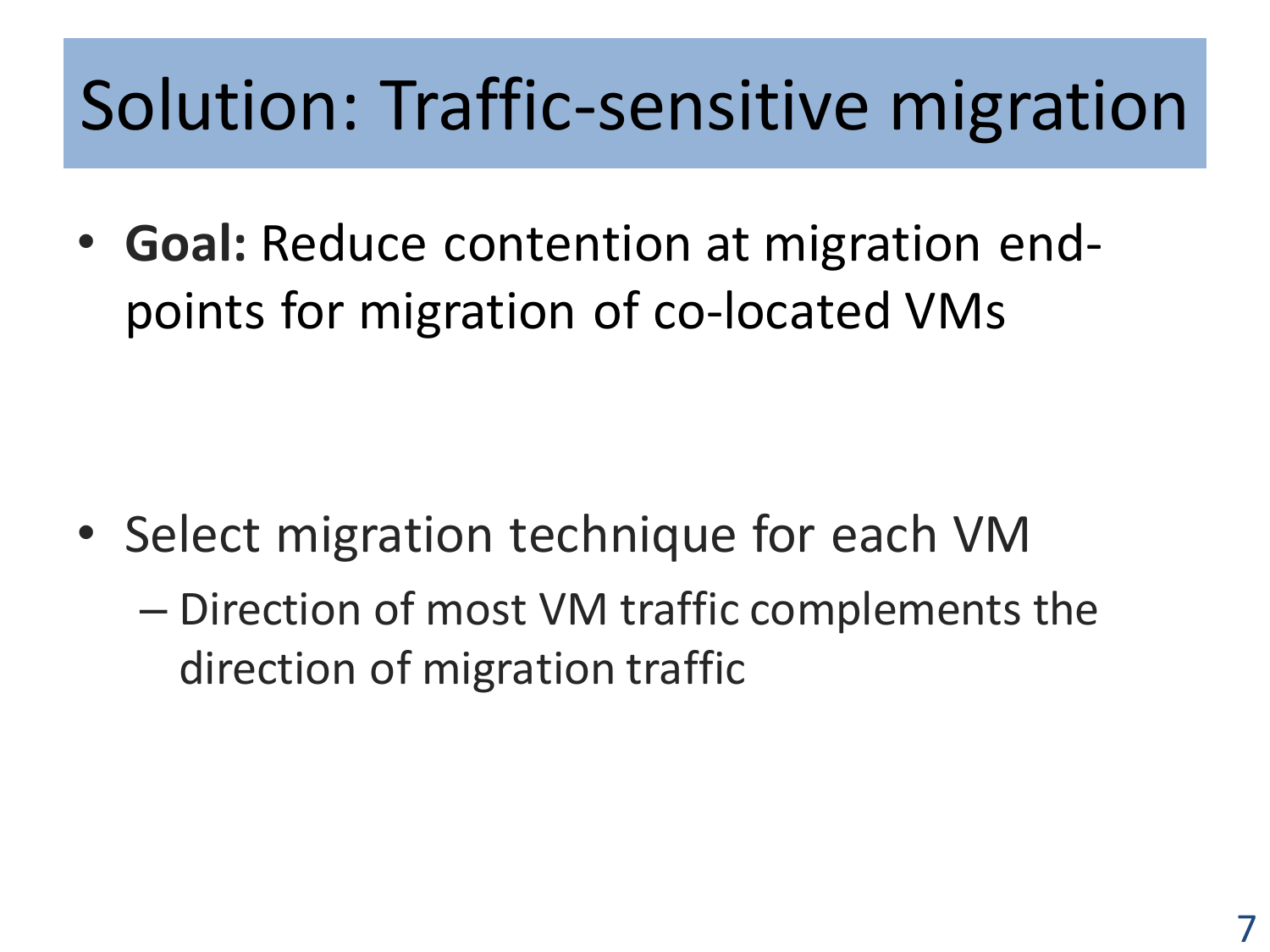# Existing Solutions

- Post-copy: Transfers each page only once
- Content optimization:
	- **Shrinker, Gang Migration, VMFlock**
	- Compression, Differential compression, **Deduplication**
- Migration of Virtual Clusters
	- VCT: Non-live migration of VMs and disk images
	- VC Migration: Compares different strategies for migration of multiple VMs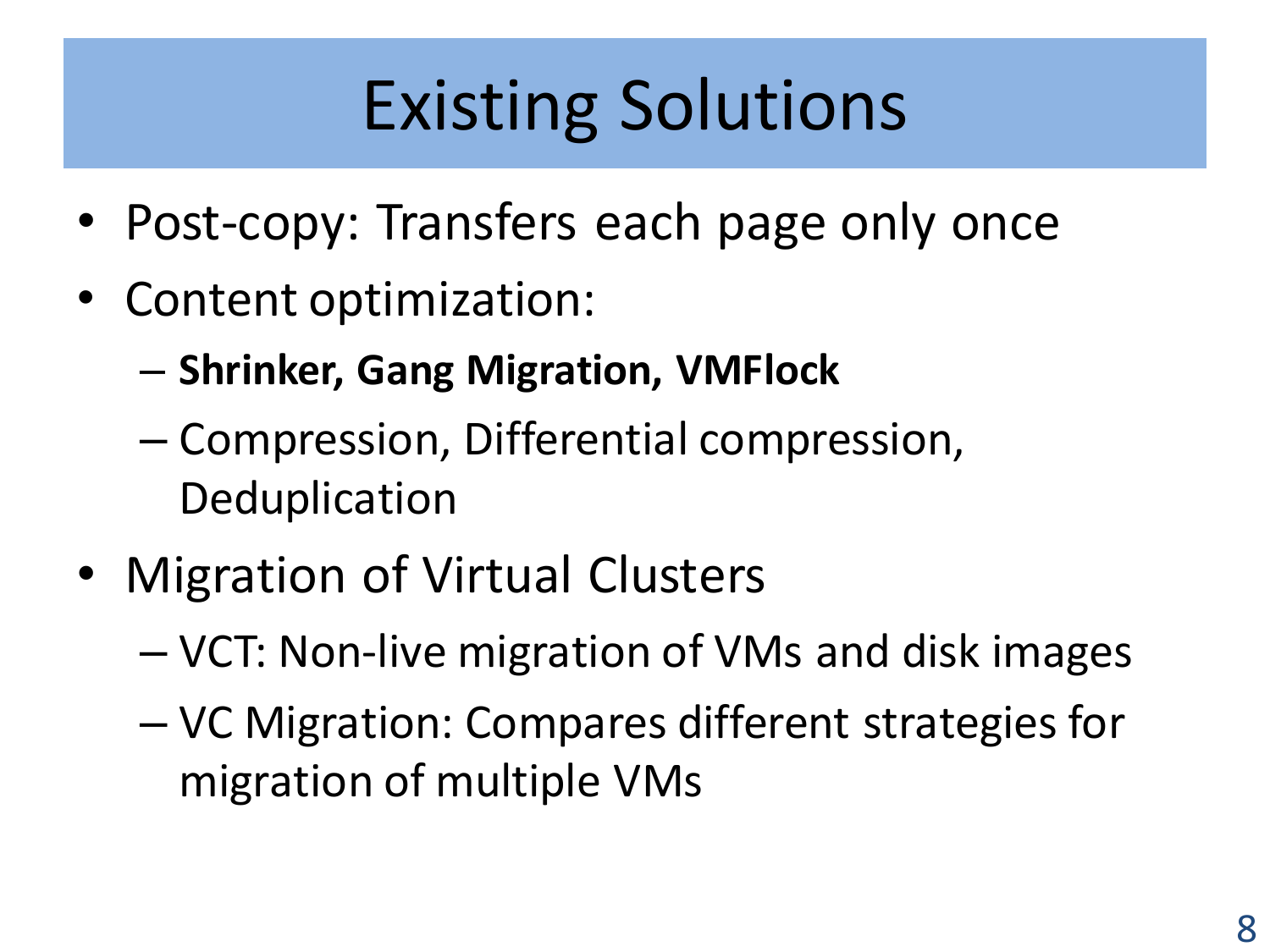# Design

- 1. Periodically measure TX and RX traffic rate for each VM
- 2. Calculate severity possible contention with every combination of pre-copy and post-copy
	- E.g. (vm1, vm2, vm3) : (pre, pre, post), (pre, post, pre)...
- 3. Select the one that yields the least contention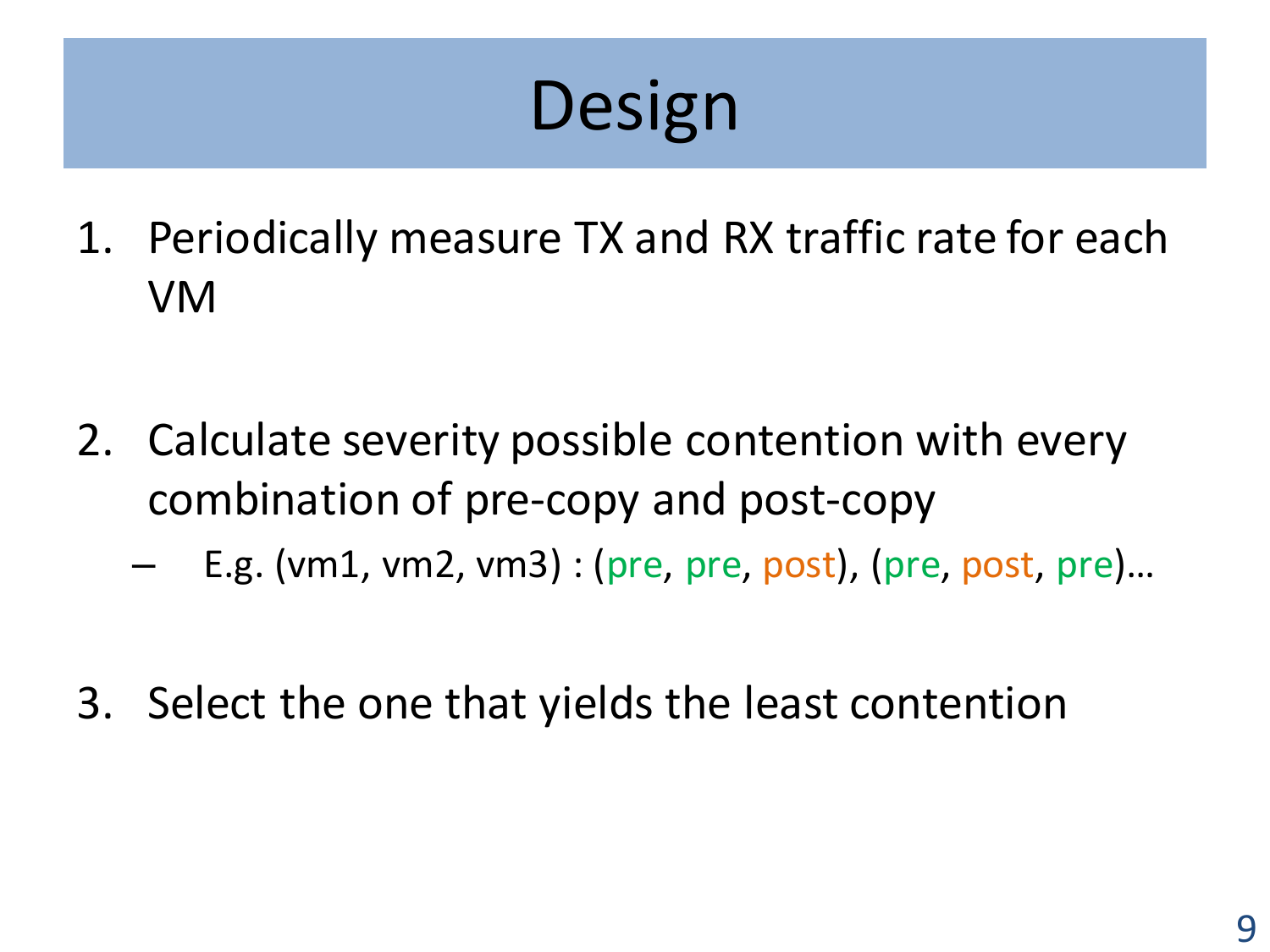### Design: Calculating Contention

**For each combination**

- Source contention  $= \sum R$ ate of outgoing traffic for VMs migrated with pre-copy + Outgoing background traffic
- Destination contention =  $\sum$ Rate of incoming traffic for VMs migrated with post-copy + Incoming background traffic
- Contending Traffic = **Max** (Source contention, Dest. Contention)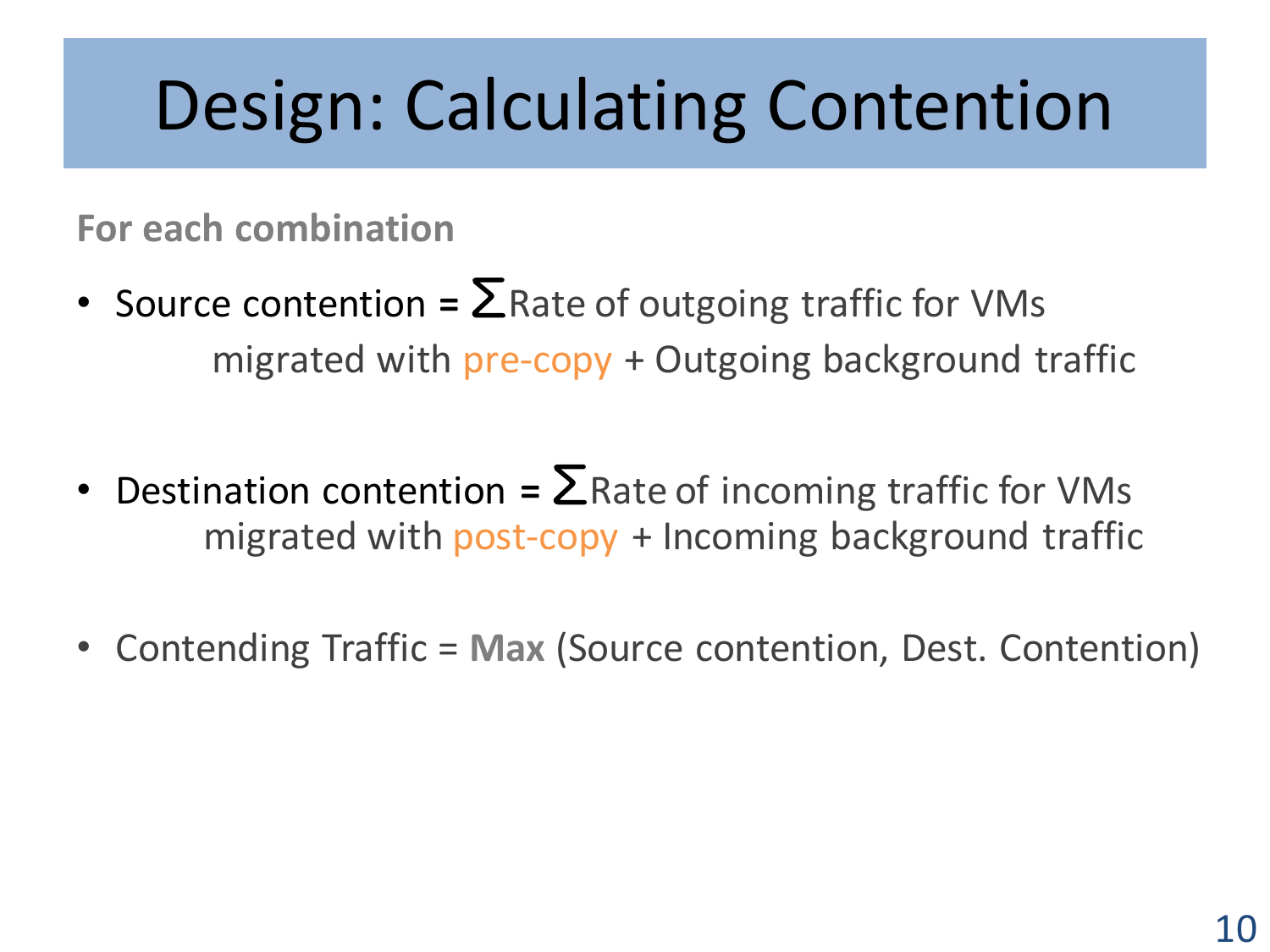# Design (Example)

| <b>Two co-located VMs</b> | Tx Rate  | <b>Rx Rate</b> |
|---------------------------|----------|----------------|
| VM <sub>1</sub>           | 200 Mbps | 400 Mbps       |
| VM2                       | 300 Mbps | 500 Mbps       |

- 1. VM1 pre-copy, VM2 pre-copy
	- Source contention = 500 Mbps
	- Destination contention  $= 0$
	- Contention = Max  $(500, 0)$  = 500 Mbps
- 2. VM1 post-copy, VM2 pre-copy
	- Source contention = 300 Mbps
	- Destination contention = 400 Mbps
	- Contention = Max  $(300, 400)$  = 400 Mbps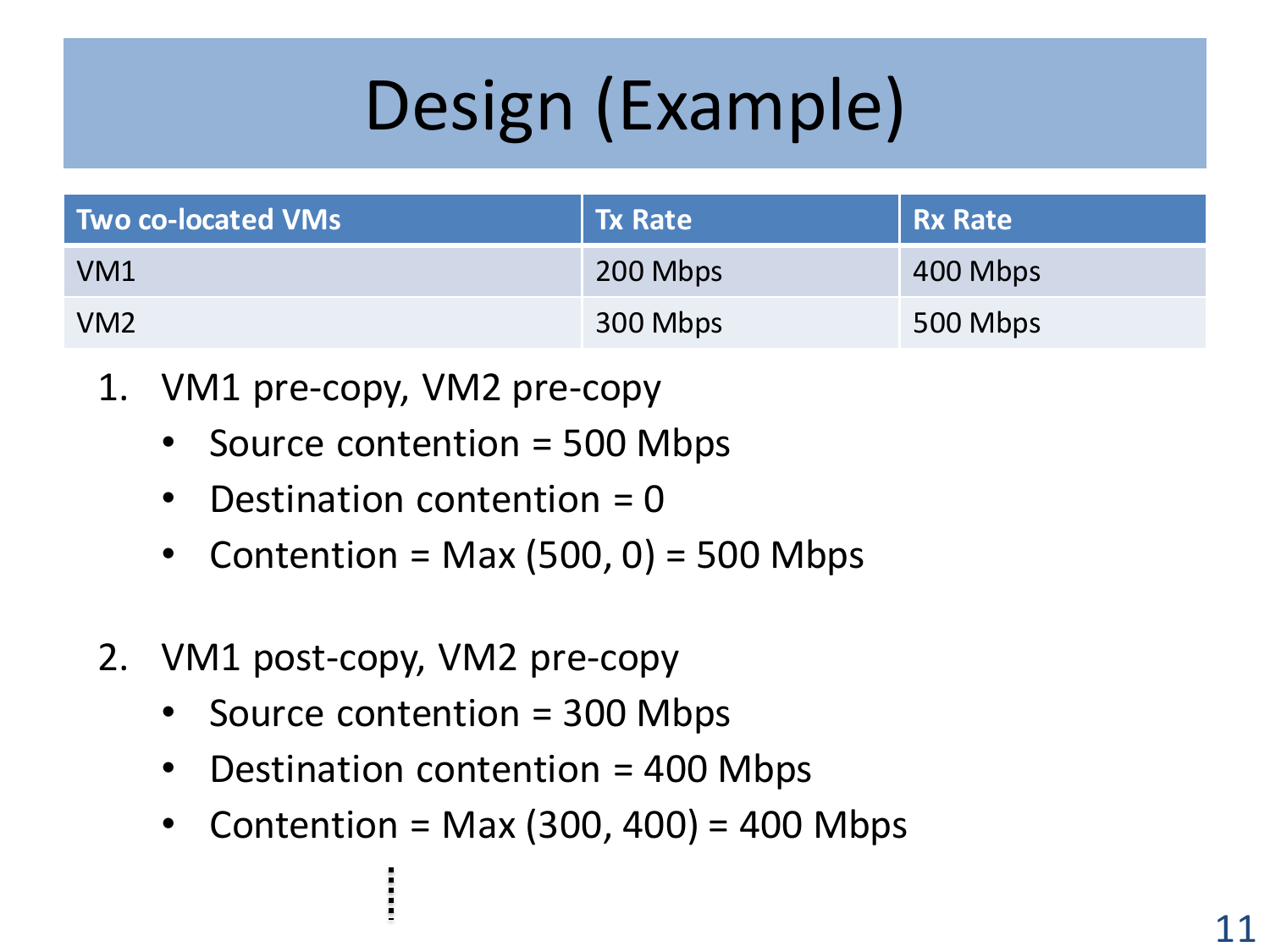### Implementation: Networking

- Implemented on KVM/QEMU platform
- 1Gbps Ethernet interconnect



Virtual Networking in KVM/QEMU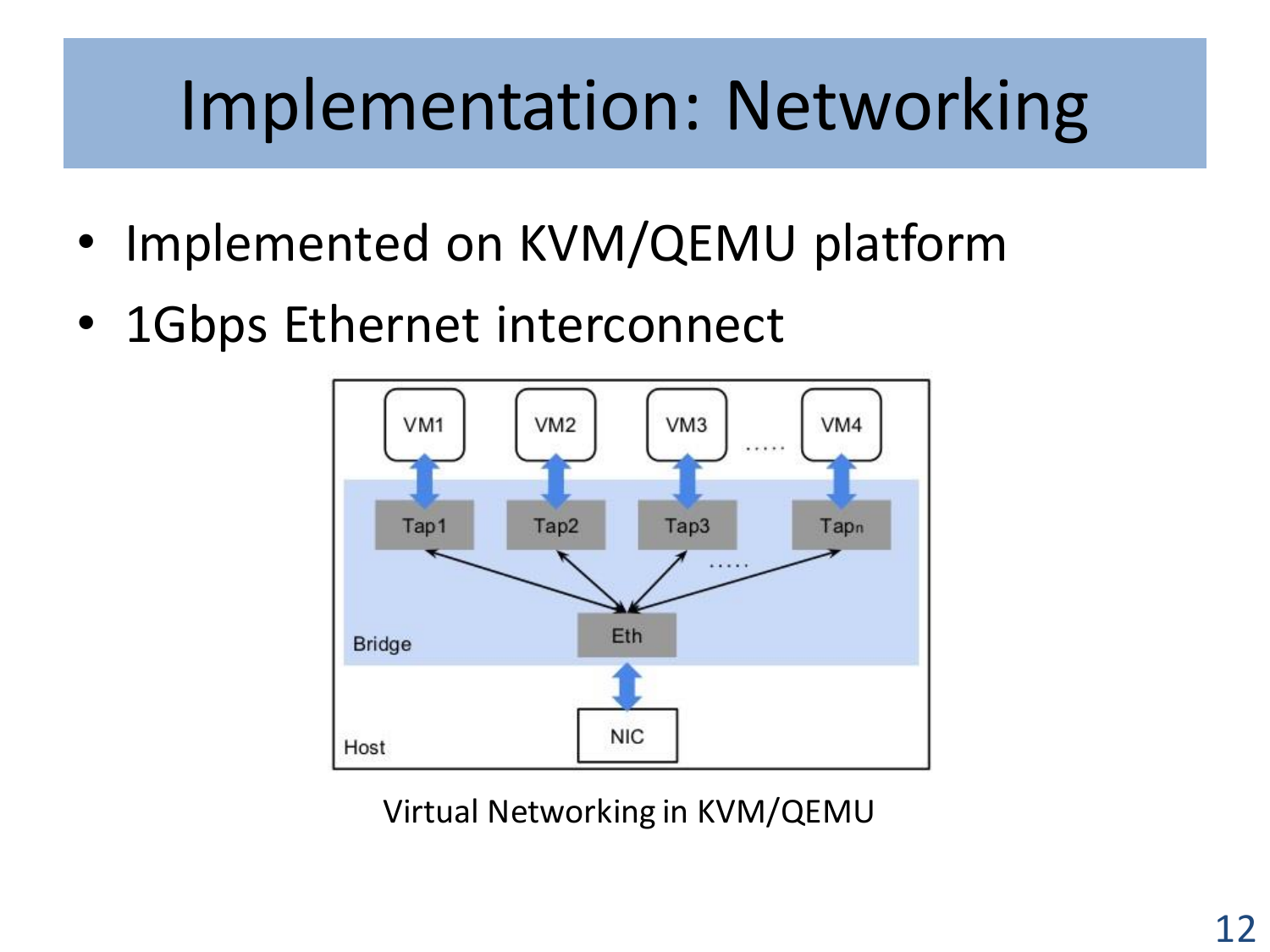### Implementation

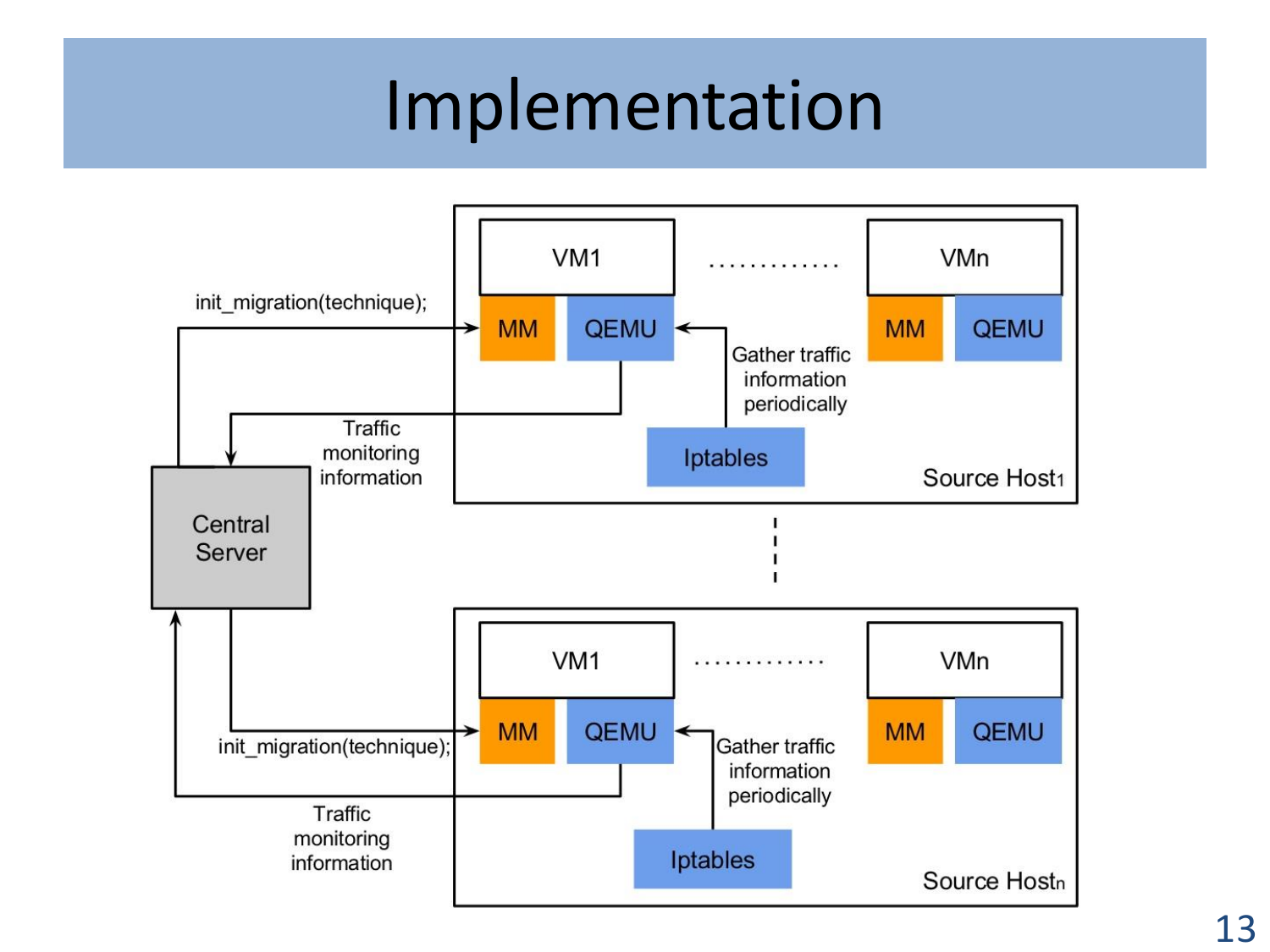- Compare Against : Pre-copy only, Post-copy only
- **Configuration** 
	- Host : 8 CPUs, 16GB memory, VM: 2 vCPUs, 5GB memory
- VM1: Netperf client, VM2: Netperf server (VM1  $\rightarrow$  VM2)

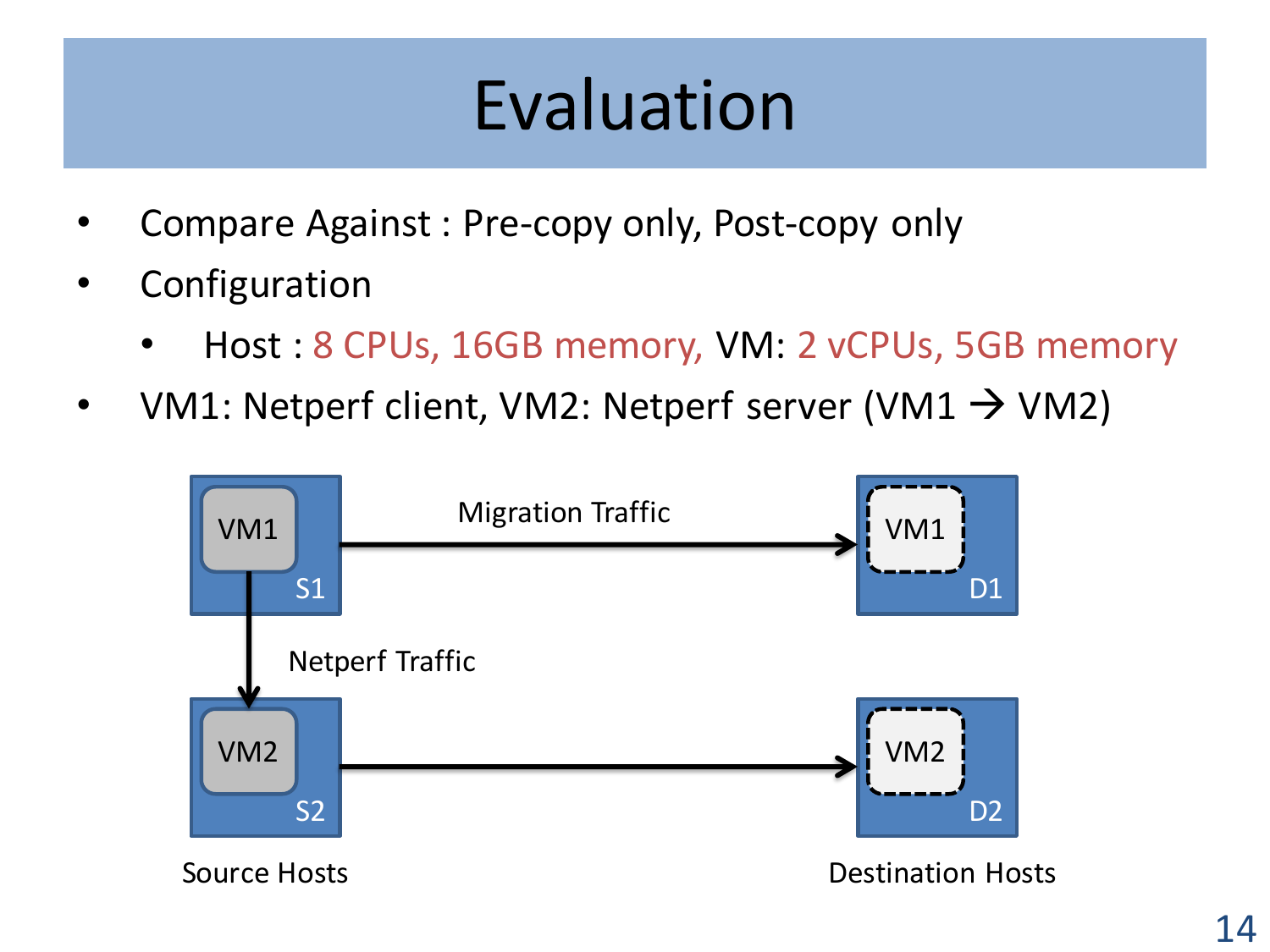- Compare Against : Pre-copy only, Post-copy only
- **Configuration** 
	- Host : 8 CPUs, 16GB memory, VM: 2 vCPUs, 5GB memory
- VM1: Netperf client, VM2: Netperf server (VM1  $\rightarrow$  VM2)

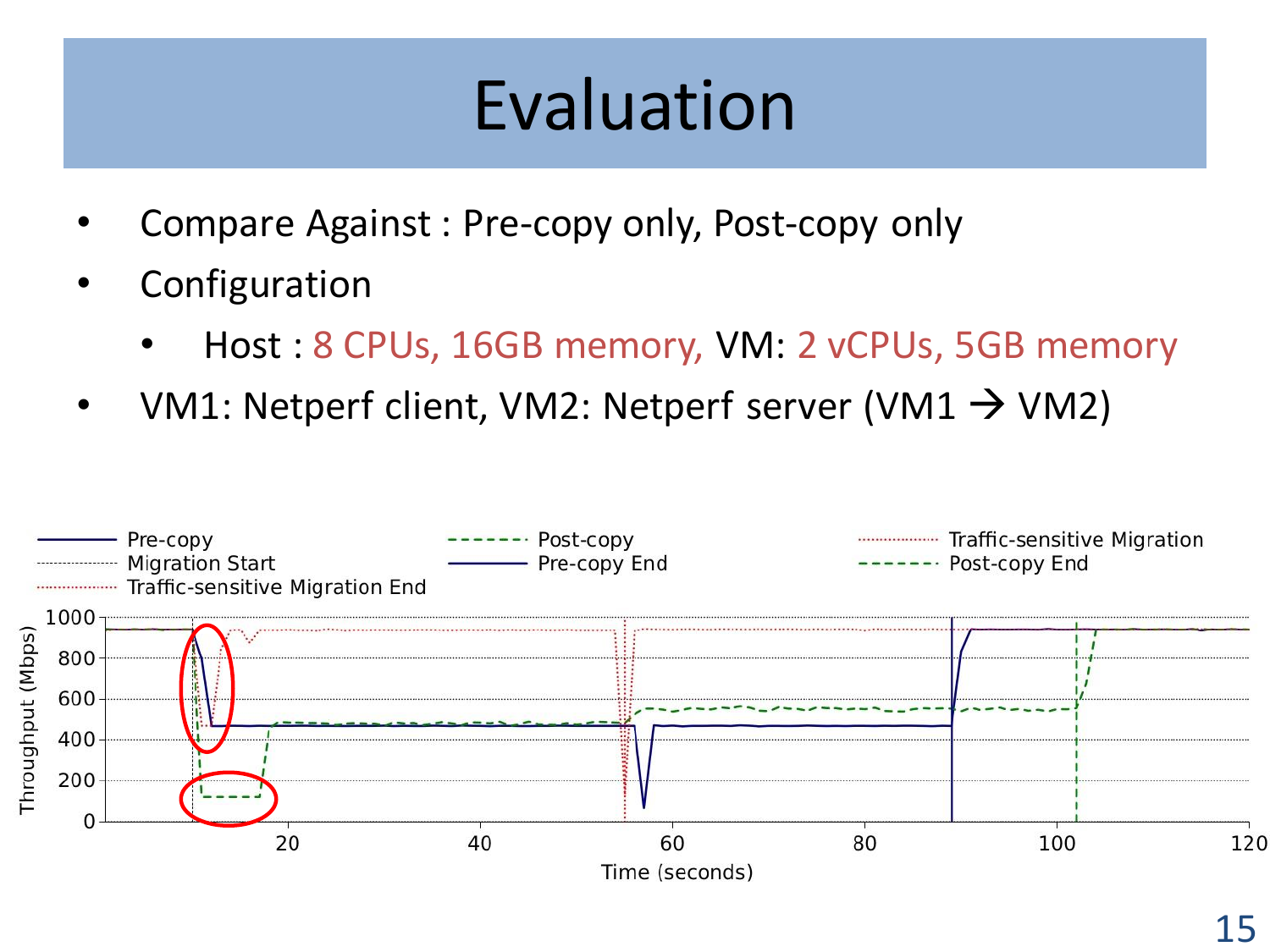- Compare Against : Pre-copy only, Post-copy only
- **Configuration** 
	- Host : 8 CPUs, 16GB memory, VM: 2 vCPUs, 5GB memory
- VM1: Netperf client, VM2: Netperf server (VM1  $\rightarrow$  VM2)

|                                 | Pre-copy | Post-copy | Traffic-sensitive Migration |
|---------------------------------|----------|-----------|-----------------------------|
| Total Migration Time (seconds)  | 79.1     | 92.1      |                             |
| Amount of Data Transferred (MB) | 10280    | 10277     | 10278                       |
| Netperf Performance (Mbps)      | 690.47   | 660.05    | 894.65                      |

- TMT: 42% and 49% lower than pre-copy and post-copy
- Performance: 29% and 35% higher than pre-copy and postcopy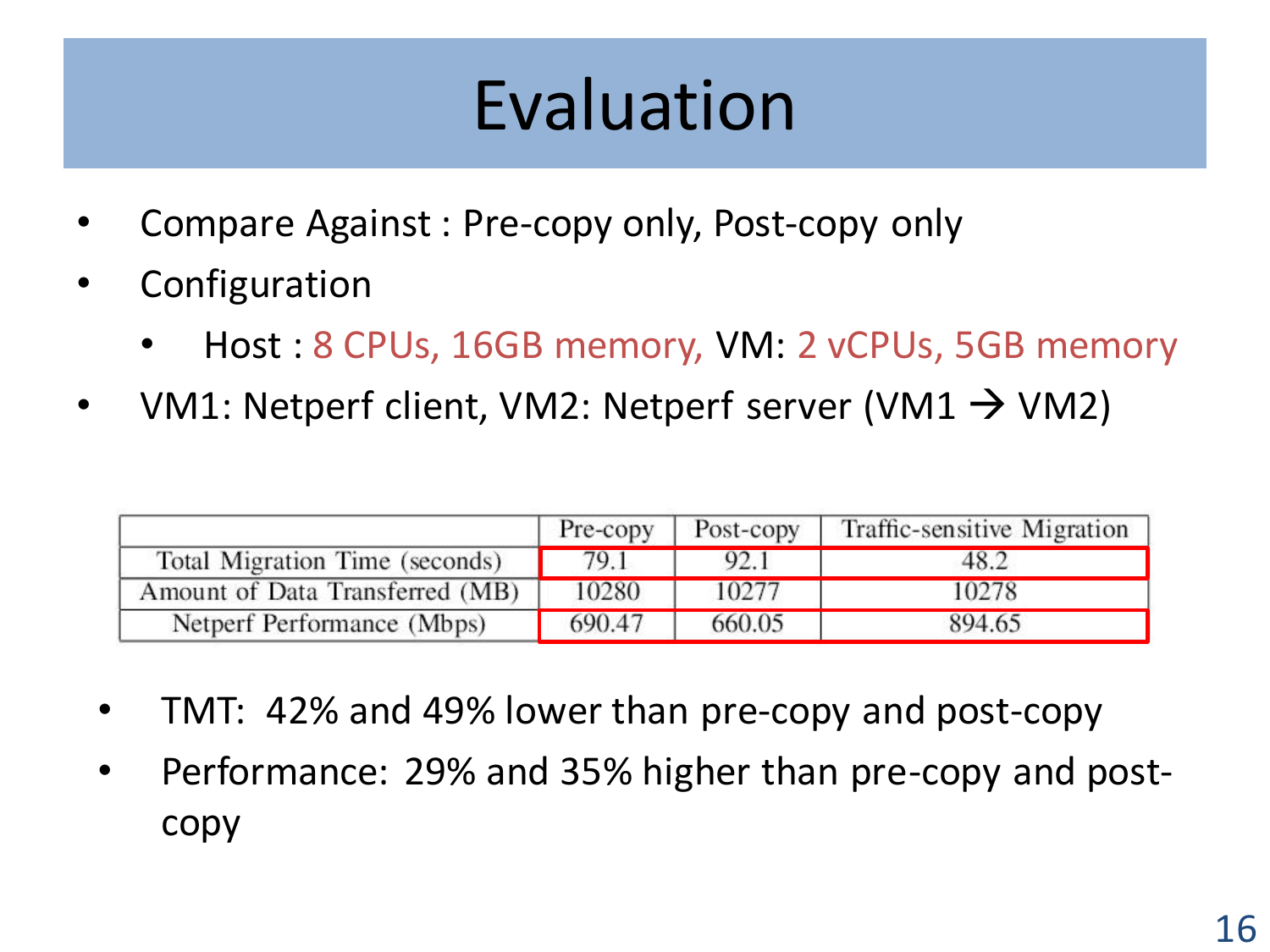- 8 Source Hosts, each host runs 2 VM
- 12 VMs run Redis database server
- 4 VMs query with YCSB workload
	- Insert, read, update queries

|                                        | Without Migration        | Pre-copy | Post-copy | Traffic-sensitive Migration |
|----------------------------------------|--------------------------|----------|-----------|-----------------------------|
| Average Migration Time (seconds)       | -                        | 50.56    | 60.48     | 37.79                       |
| Total Migration Time (seconds)         |                          | 74.5     | 139       | 57.75                       |
| Amount of Data Transferred (GB)        | $\overline{\phantom{a}}$ | 50.90    | 30.18     | 34.07                       |
| YCSB Performance (Operations / second) | 4802                     | 3875     | 4161      | 4126                        |

- TMT reduction: 23% vs pre-copy, 59% vs post-copy
- Vs. Pre-copy: 6% lesser degradation, 68% lower network traffic overhead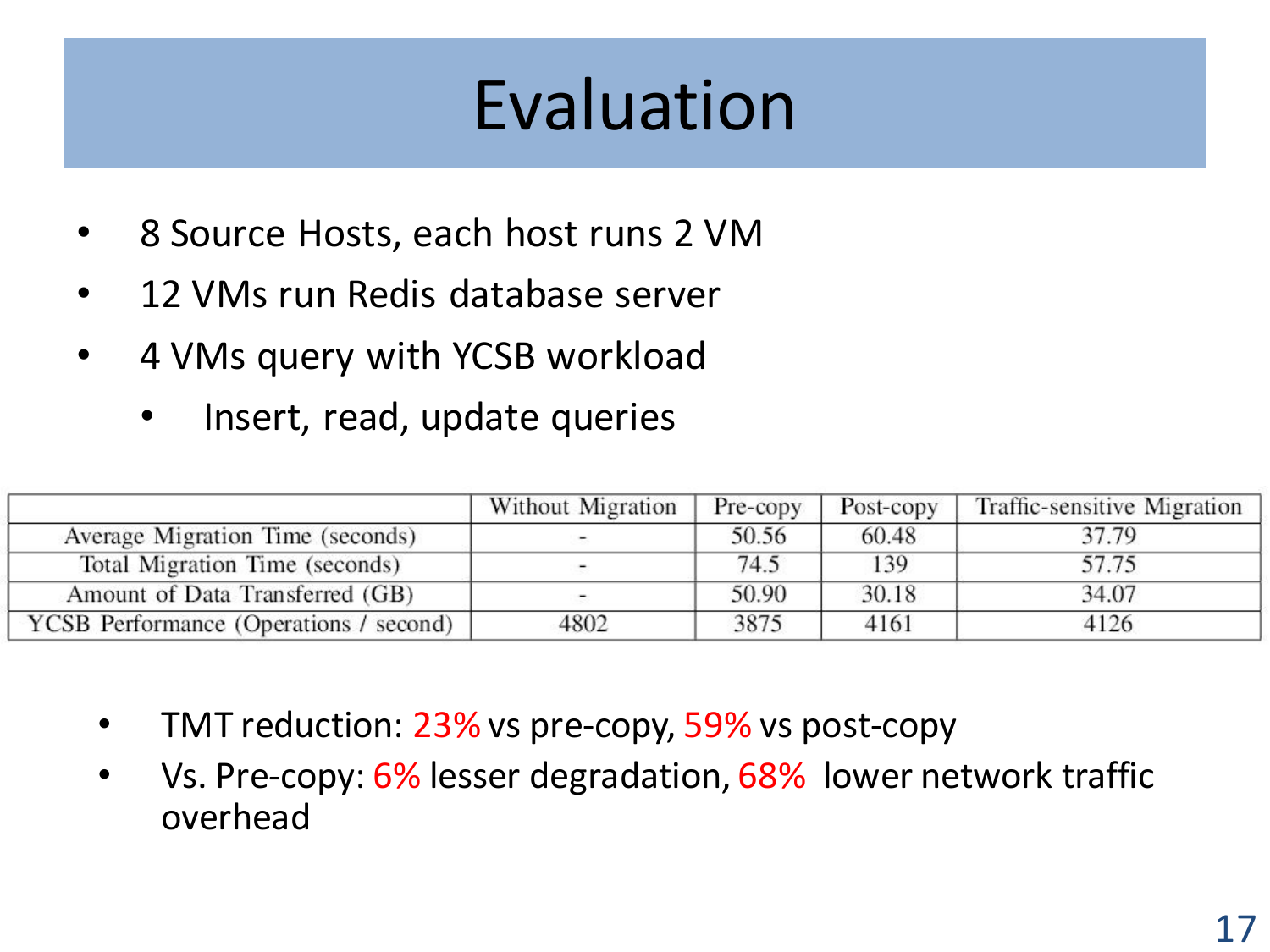### Future Work

- Migration from same source host to different destination hosts
	- Scattering or consolidation of VMs
	- Considering the combinations across the hosts
- Account for the traffic at the destination host to selecting a suitable destination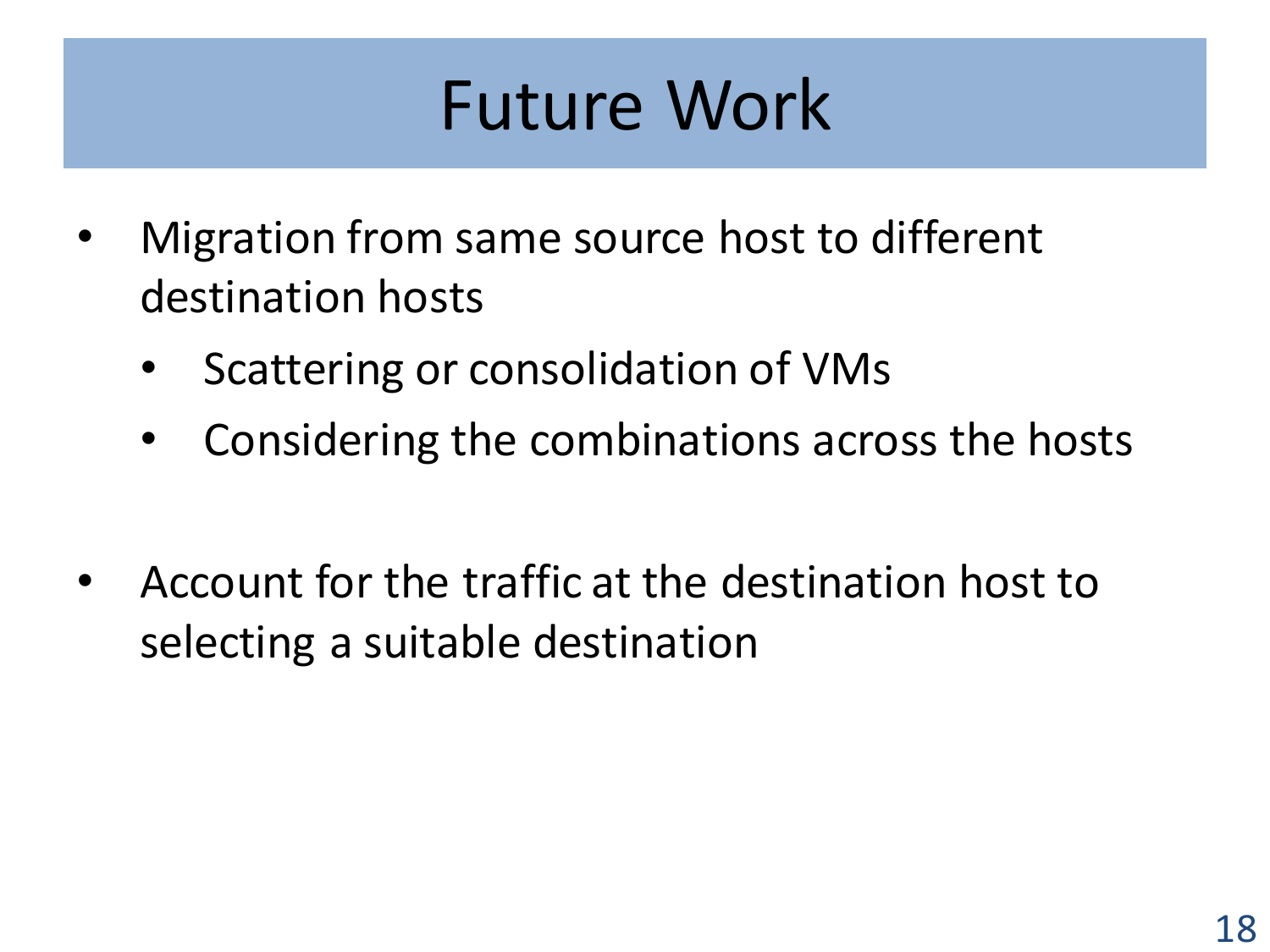## Conclusions

- Combination of pre-copy and post-copy to reduce network contention
	- Esp. for VMs with unidirectional traffic
- Reduces total migration time
	- Allows faster eviction
- Minimizes application network-bound degradation